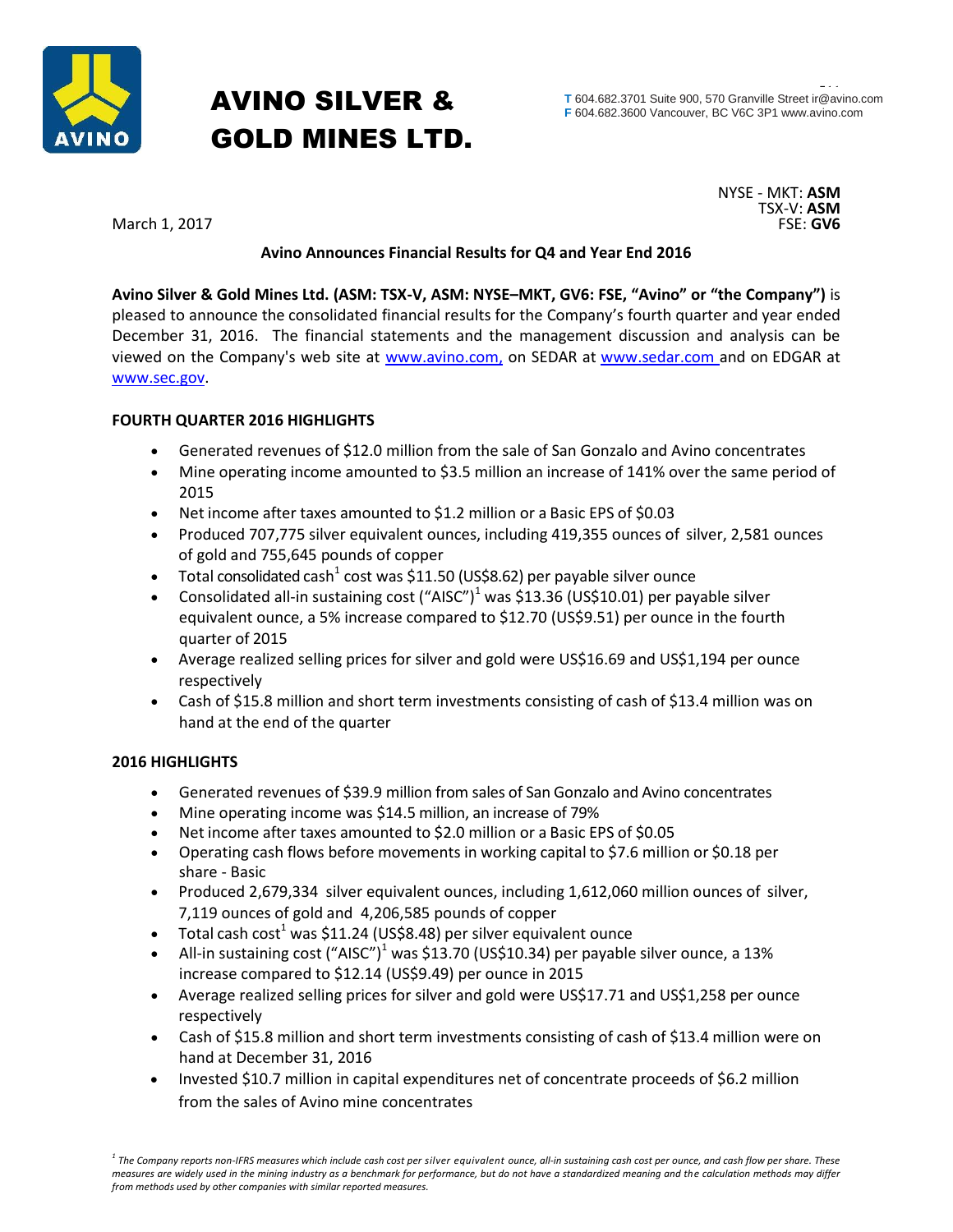"I am very pleased to report that Avino continued to deliver strong financial and operating results in 2016, with consistent silver equivalent production and solid performance from our Avino and San Gonzalo mines, our cornerstone assets from which to grow the company from. We continue to meet management's expectations, and with stringent cost controls we exited the year with strong fundamentals in place. Our steady results are due to the dedication of our teams in both Canada and Mexico. Our focus for 2017 remains consistent operating results and moving forward with our plans for plant and mine expansion to increase throughput capacity at the processing plant by an estimated 70%, the advancement of the Oxide Tailings Resource project, continued construction and consideration of new initiatives regarding tailings storage, and the previously announced three-phased expansion program at Bralorne."

**HIGHLIGHTS Fourth Quarter 2016 Fourth Quarter 2015 Change Year 2016 Year 2015 Change Operating** Tonnes Milled 134,688 136,817 -2% 544,336 517,887 5% Silver Ounces Produced 419,355 409,216 2% 1,612,060 1,625,285 -1% Gold Ounces Produced and 2,581 1,588 63% 7,119 7,083 1% Copper Pounds Produced 755,645 1,271,565 -41% 4,206,585 4,743,691 -11% Silver Equivalent Ounces<sup>1</sup> Produced 707,775 761,767 -7% 2,679,334 3,020,348 -11% **Consolidated San Gonzalo and Avino Sales** Silver Equivalent Ounces Sold<sup>2</sup> 644,479 241,114 167% 2,035,618 1,140,029 79% Cash Cost per Silver Equivalent Ounce<sup>2</sup> \$ 11.50 \$ 8.24 40% \$ 11.24 \$ 8.45 33% US\$ Cash Cost per Silver Equivalent Ounce<sup>2,3</sup> US\$ 8.62 US\$ 6.17 40% US\$ 8.48 US\$ 6.61 28% All-in Sustaining Cost per Silver Equivalent Ounce<sup>2,3</sup> \$ 13.36 \$ 12.70 5% \$ 13.70 \$ 12.14 13% US\$ All-in Sustaining Cost per Silver Equivalent Ounce<sup>2,3</sup> US\$ 10.01 US\$ 9.51 5% US\$ 10.34 US\$ 9.49 9% Average Realized Silver Price per Ounce (\$US) US\$ 16.69 US\$ 14.29 17% US\$ 17.71 \$ 15.46 15% Average Realized Gold Price per Ounce (\$US) US\$ 1,194 US\$ 1,092 9% US\$ 1,258 \$ 1,148 10% Average Realized Copper Price per Tonne (\$US) US\$ 5,313 - 100% US\$ 4,850 - 100% **Financial** Revenues \$ 12,006,667 \$ 3,860,109 211% \$ 39,895,591 \$ 19,082,847 109% Mine Operating Income **120 a. 2010 \$ 3,546,929** \$ 1,471,826 141% \$ 14,503,700 \$ 8,121,153 79% Net Income \$ 1,217,821 \$ 370,675 229% \$ 1,992,479 \$ 483,424 312% Cash \$ 15,816,628 \$ 7,475,134 291% \$ 15,816,628 \$ 7,475,134 291% Working Capital \$ 31,293,019 \$ 6,003,557 421% \$ 31,293,019 \$ 6,003,557 421% **Shareholders** Earnings per Share ("EPS") – Basic \$ 0.03 \$ 0.01 200% \$ 0.05 \$ 0.01 400% Cash Flow per Share  $3-$  Basic – Basic \$ 0.06 \$ (0.03) 300% \$ 0.18 \$ 0.01 1700%

- David Wolfin, President, CEO & Director

*1. Metal production is expressed in terms of silver equivalent ounces (oz Ag Eq), In 2016, AgEq was calculated using metals prices of \$17.10 oz Ag, \$1,248 oz Au and \$2.21 lb Cu. In 2015, AgEq was calculated using \$16 oz Ag, \$1,150 oz Au and \$3.00 lb Cu*

*2. "Silver equivalent ounces sold" for the purposes of cash costs and all-in sustaining costs consists of the sum of silver ounces, gold ounces and copper tonnes sold multiplied by the ratio of the average spot gold and copper prices to the average spot silver price for the corresponding period.*

*3. The Company reports non-IFRS measures which include cash cost per silver equivalent ounce, all-in sustaining cash cost per ounce, and cash flow per share. These measures are widely used in the mining industry as a benchmark for performance, but do not have a standardized meaning and the calculation methods may differ from methods used by other companies with similar reported measures.*

#### **Financial Results**

The Company generated revenues of \$39.9 million during 2016; a 109% increase compared with 2015, due to the Avino Mine entering into production at levels intended by management effective April 1, 2016. In 2015, the Avino mine was in development phase and proceeds from the sale of Avino Mine Concentrate were classified as a recovery of exploration and evaluation expenditures. Higher metal prices for silver and gold were also a contributing factor.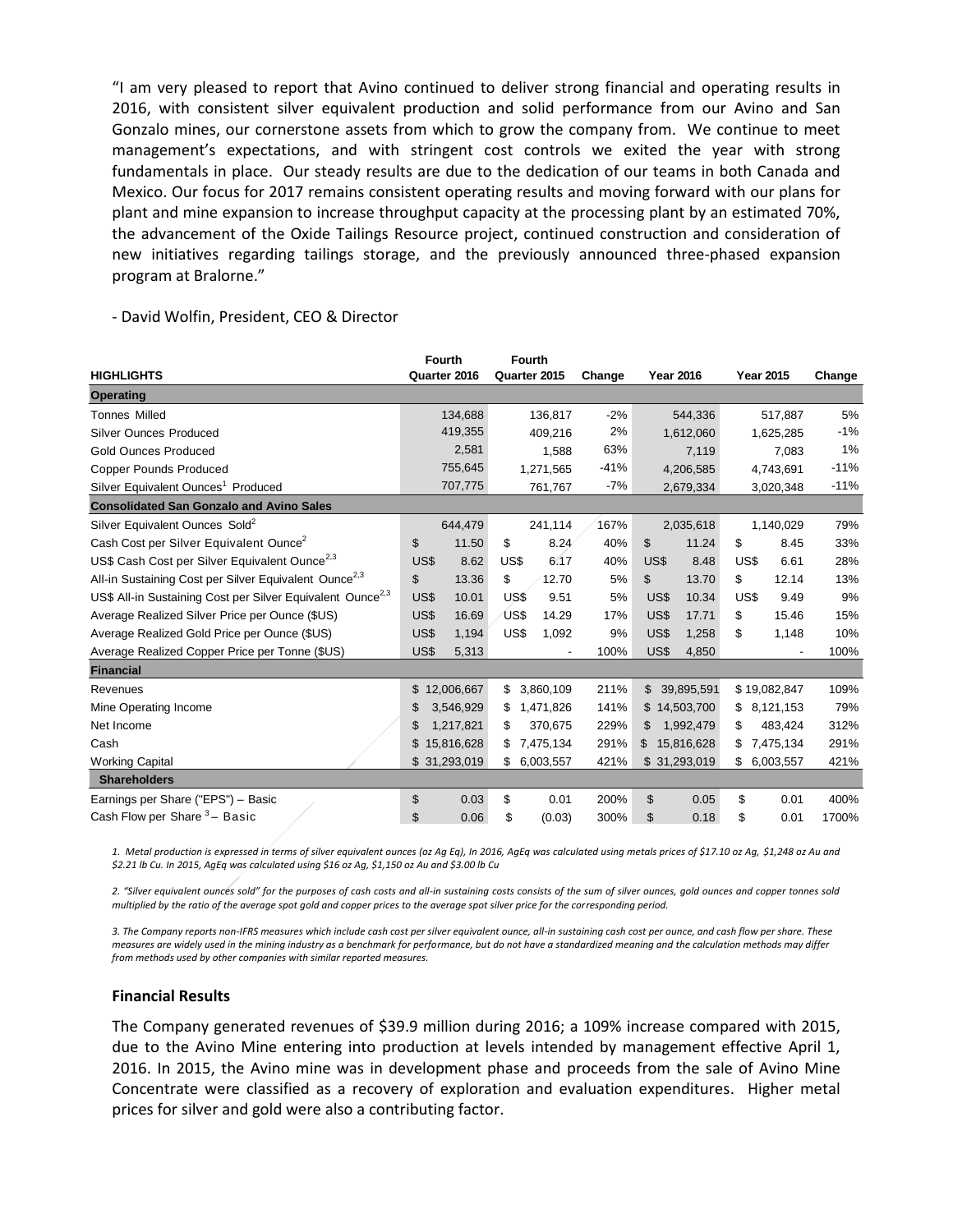Mine operating income was \$14.5 million during 2016, an increase of \$6.4 million or 79% from \$8.1 million in 2015. During the year of 2016, net income increased by \$1.5 million to \$2.0 million or \$0.05 basic and diluted per share, compared to net income of \$0.5 million or \$0.01 basic and diluted per share during 2015. The primary reason for the increase is the addition of revenue from the Avino Mine. The Company continues to maintain efficient and controlled cost models and will continue to evaluate and optimize tax planning strategies.

### **Operational Results**

Silver equivalent production for 2016 decreased by 11% to 2,679,334 oz $^1$  compared to 3,020,348 oz in 2015. Silver production for 2016 decreased 1% to 1,612,060 oz compared to 2015. Gold production for 2016 increased by 1% to 7,119 oz compared to 7,083 oz in 2015. Copper production for 2016 decreased by 11% to 4,206,585 lbs compared to 4,743,691 lbs in 2015. Total mill feed processed during 2016 was 544,336 dry tonnes compared to 517,887 dry tonnes during 2015, an increase of 5%.

At the Avino mine, the silver equivalent ounces<sup>1</sup> produced during 2016 totalled 1,606,272 which was a decrease of 11%, mainly due to a decrease in the grade of the copper in the concentrate, changes in the feed grades processed, and required maintenance on the Mill Circuit 3 ball mill during the second quarter of 2016.

At the San Gonzalo Mine, the silver equivalent ounces<sup>1</sup> produced during 2016 totalled 1,073,062 compared to 1,218,351 produced in 2015. This represents a 12% decrease compared to 2015 mainly due to mining taking place in different areas in 2016, as well as Mill Circuit 2 primarily devoted to processing Avino Mine material.

#### **Costs and Capital Expenditures**

Consolidated all-in sustaining cash costs per AgEq ounce<sup>1</sup> during 2016 were \$13.70 (US\$10.34) compared to \$12.14 (US\$9.49) during the period of 2015, an increase of 10% mainly due to grade fluctuations. As we continue to transition from development mining to production mining we anticipate achieving lower production costs.

Capital expenditures during 2016, net of concentrate proceeds of \$6.2 million, were \$10.7 million compared to \$8.9 million during 2015.

Capital expenditures primarily relate to advancing the Avino Mines which included installation of a new power line to the mine site, exploration at the Avino Mine, the purchasing of new mining, milling/processing and transportation equipment, as well as advancing the Bralorne Mine and exploration and mining equipment.

#### **Bralorne Mine**

During 2016, the Company continued to develop a strategic operating plan to achieve a profitable operation at Bralorne. The company engaged independent engineering professionals to assist in developing a project execution plan to enable production start-up at 100 TPD with eventual expansion to 300 TPD. Independent mining engineers were also engaged to develop a long term mine plan which includes a change to narrow vein long hole mining wherever possible, to replace the historic labour

*<sup>1.</sup> Metal production is expressed in terms of silver equivalent ounces (oz Ag Eq), In 2016, AgEq was calculated using metals prices of \$17.10 oz Ag, \$1,248 oz Au and \$2.21 lb Cu. In 2015, AgEq was calculated using \$16 oz Ag, \$1,150 oz Au and \$3.00 lb Cu*

<sup>2. &</sup>quot;Silver equivalent ounces sold" for the purposes of cash costs and all-in sustaining costs consists of the sum of silver ounces, gold ounces and *copper tonnes sold multiplied by the ratio of the average spot gold and copper prices to the average spot silver price for the corresponding period.*

*<sup>3.</sup> The Company reports non-IFRS measures which include cash cost per silver equivalent ounce, all-in sustaining cash cost per ounce, and cash flow per share. These measures are widely used in the mining industry as a benchmark for performance, but do not have a standardized meaning and the calculation methods may differ from methods used by other companies with similar reported measures.*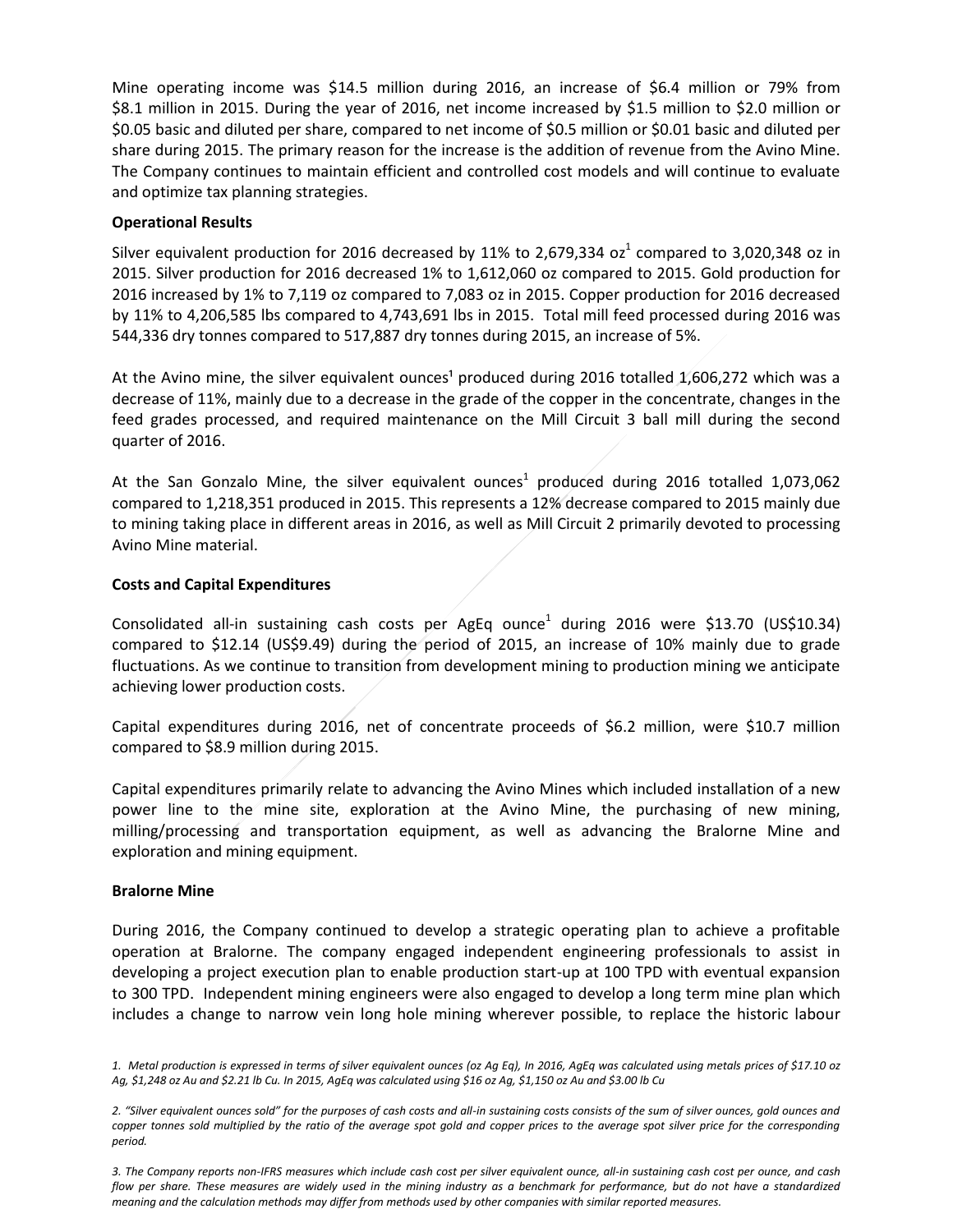intensive shrinkage mining method. Together with their input, the Company has established a threephased and disciplined approach to the Bralorne project development which was previously announced in a news release dated January 23, 2017 and is available on the company's website at [http://www.avino.com/s/news.asp?ReportID=776401.](http://www.avino.com/s/news.asp?ReportID=776401) New mining equipment is being acquired to replace older equipment and to further mechanize for long hole mining. The first work to be carried out underground will be to test the long hole mining method.

Additionally, the Company announced on October 21, 2016 the results of an updated NI 43-101 resource estimate for the property, the news release and full technical report are available on the company's website at [http://www.avino.com/i/pdf/nr/2016-10-21\\_NR-k2iodud98.pdf](http://www.avino.com/i/pdf/nr/2016-10-21_NR-k2iodud98.pdf) and http://www.avino.com/i/pdf/reports/2016 Bralorne Tech Report Final.pdf respectively. The dam for the Tailings Storage Facility ("TSF") was raised in October 2015, and additional buttress work was completed on the tailing's impoundment during the third quarter of 2016. The Interim Mine Closure Plan ("IMCP") and review process is underway and is expected to be completed in the first quarter of 2017. The new Water Treatment Plant ("WTP") was enclosed in a new building in November to protect it from the elements and is ready for freshet in early 2017. The work on the TSF, the IMCP, WTP and the strategic operating plan are all contributing to the Company's goal of obtaining the permits from British Columbia's Ministry of Energy & Mines and Ministry of Environment to resume processing and mining activities in 2017.

In 2016, in conjunction with North Island College and St'at'imc Government Services, Avino completed a four-month underground mining training educational cohort for 12 members of the St'at'imc communities. All 12 students graduated from the program and received a number of industry certification tickets. The program, funded largely by the provincial government, involved three months of classroom instruction in Lillooet followed by two weeks of hands on training at the Bralorne Gold Mine. To view the video on the training program please click here https://vimeo.com/172272150.

A second similar program commenced in November, 2016, and included a state-of-the-art simulator from Sandvik for advanced training on underground mining equipment. This program finished in February, 2017, with the graduation to be held on March 3, 2017. Avino is eager to hire graduates from the programs once the mine re-opens.

## **Non-IFRS Measures**

The financial results in this news release include references to cash flow per share, cash cost per silver equivalent ounce, and all-in sustaining cash cost per silver equivalent ounce, each of which are non-IFRS measures. Cash flow per share, cash cost per ounce, and all-in sustaining cash cost per ounce are measures developed by mining companies in an effort to provide a comparable standard of performance. However, there can be no assurance that our reporting of these non-IFRS measures is similar to that reported by other mining companies. Cash flow per share, cash cost per silver equivalent ounce, and all-in sustaining cash cost per silver equivalent ounce are measures used by the Company to manage and evaluate operating performance of the Company's mining operations, and are widely reported in the silver and gold mining industry as benchmarks for performance, but do not have standardized meanings prescribed by IFRS, and are disclosed in addition to the prescribed IFRS measures provided in the Company's financial statements and MD&A.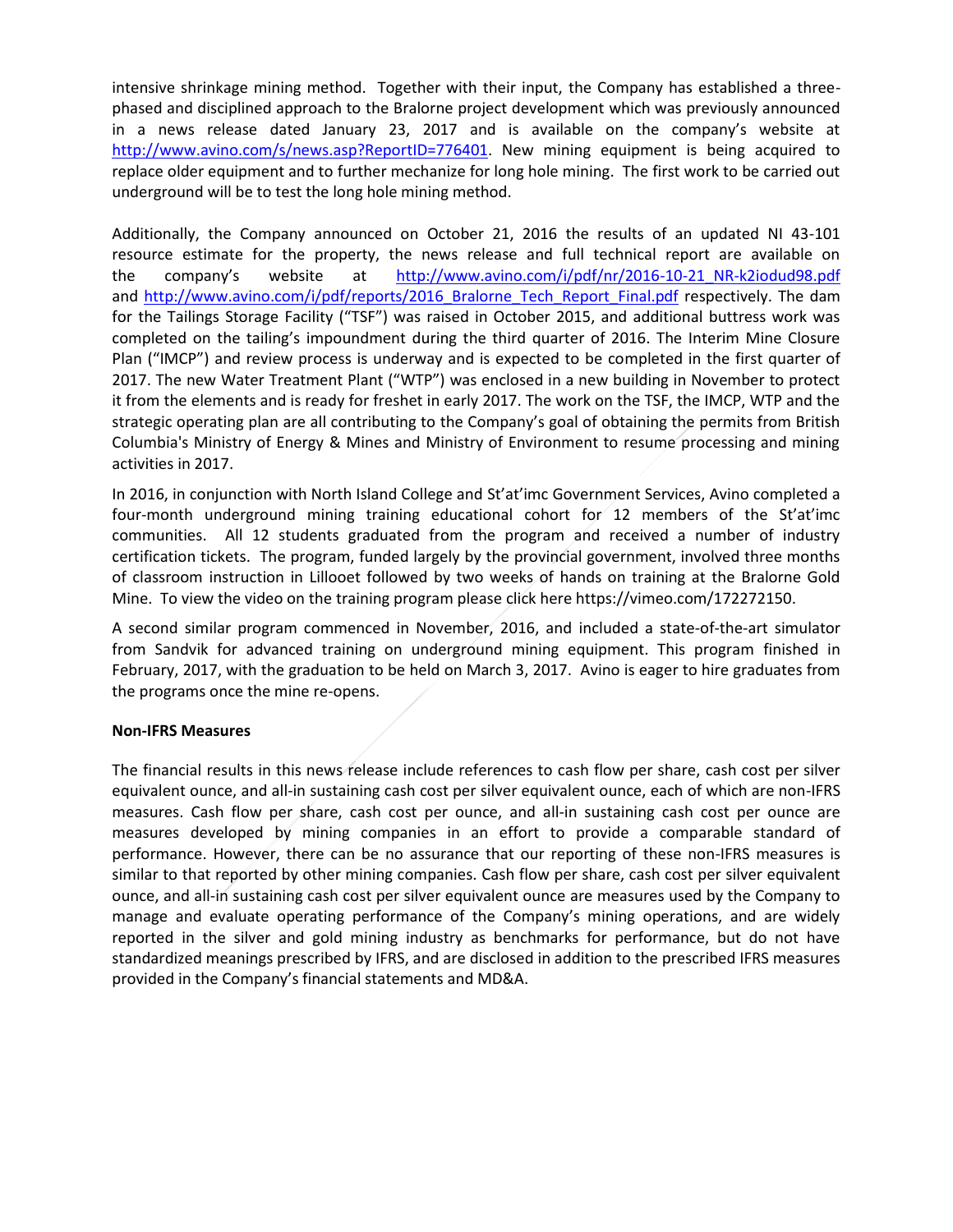## **Conference Call**

Avino will be holding a conference call on Thursday, March 2, 2017 at 8 am PST (11 am EST).

To participate in the conference call, please dial the following:

Toll Free Canada & USA: 1-800-319-4610 Outside of Canada & USA: 1-604-638-5340

No pass-code is necessary to participate in the conference call; participants will have the opportunity to ask questions during the Q&A portion of the call.

Participants should dial in 10 minutes prior to the conference.

The conference call will be recorded and the replay will be available on the Company's web site within one hour following the conclusion of the call.

#### **Qualified Person(s)**

Avino's Mexican projects are under the supervision of Mr. Chris Sampson, P.Eng, BSc, Avino consultant and Mr. Jasman Yee, P.Eng, Avino director; Avino's Bralorne Mine project is under the supervision of Fred Sveinson, B.A., BSc, P.Eng, Avino Senior Mining Advisor. These individuals are qualified persons ("QP") within the context of National Instrument 43-101. The respective QP's have reviewed and approved all the applicable technical data in this MD&A.

#### **Outlook**

Avino's mission is to create shareholder value through profitable organic growth at the Avino Property and the strategic acquisition and advancement of mineral exploration and mining properties. We are committed to expanding our operations and managing all business activities in an environmentally responsible and cost-effective manner while contributing to the well-being of the communities in which we operate.

The Company remains focused on the following key objectives:

- 1. Maintain and improve profitable mining operations while managing operating costs and achieving efficiencies;
- 2. Advance the Bralorne project towards profitable production;
- 3. Explore regional targets on the Avino Property followed by other properties in our portfolio;
- 4. Assess the potential for processing the oxide tailings resource from previous milling operations and;
- 5. Identify and evaluate potential projects for acquisition.

2. "Silver equivalent ounces sold" for the purposes of cash costs and all-in sustaining costs consists of the sum of silver ounces, gold ounces and copper tonnes sold multiplied by the ratio of the average spot gold and copper prices to the average spot silver price for the corresponding *period.*

*3. The Company reports non-IFRS measures which include cash cost per silver equivalent ounce, all-in sustaining cash cost per ounce, and cash flow per share. These measures are widely used in the mining industry as a benchmark for performance, but do not have a standardized meaning and the calculation methods may differ from methods used by other companies with similar reported measures.*

*<sup>1.</sup> Metal production is expressed in terms of silver equivalent ounces (oz Ag Eq), In 2016, AgEq was calculated using metals prices of \$17.10 oz Ag, \$1,248 oz Au and \$2.21 lb Cu. In 2015, AgEq was calculated using \$16 oz Ag, \$1,150 oz Au and \$3.00 lb Cu*